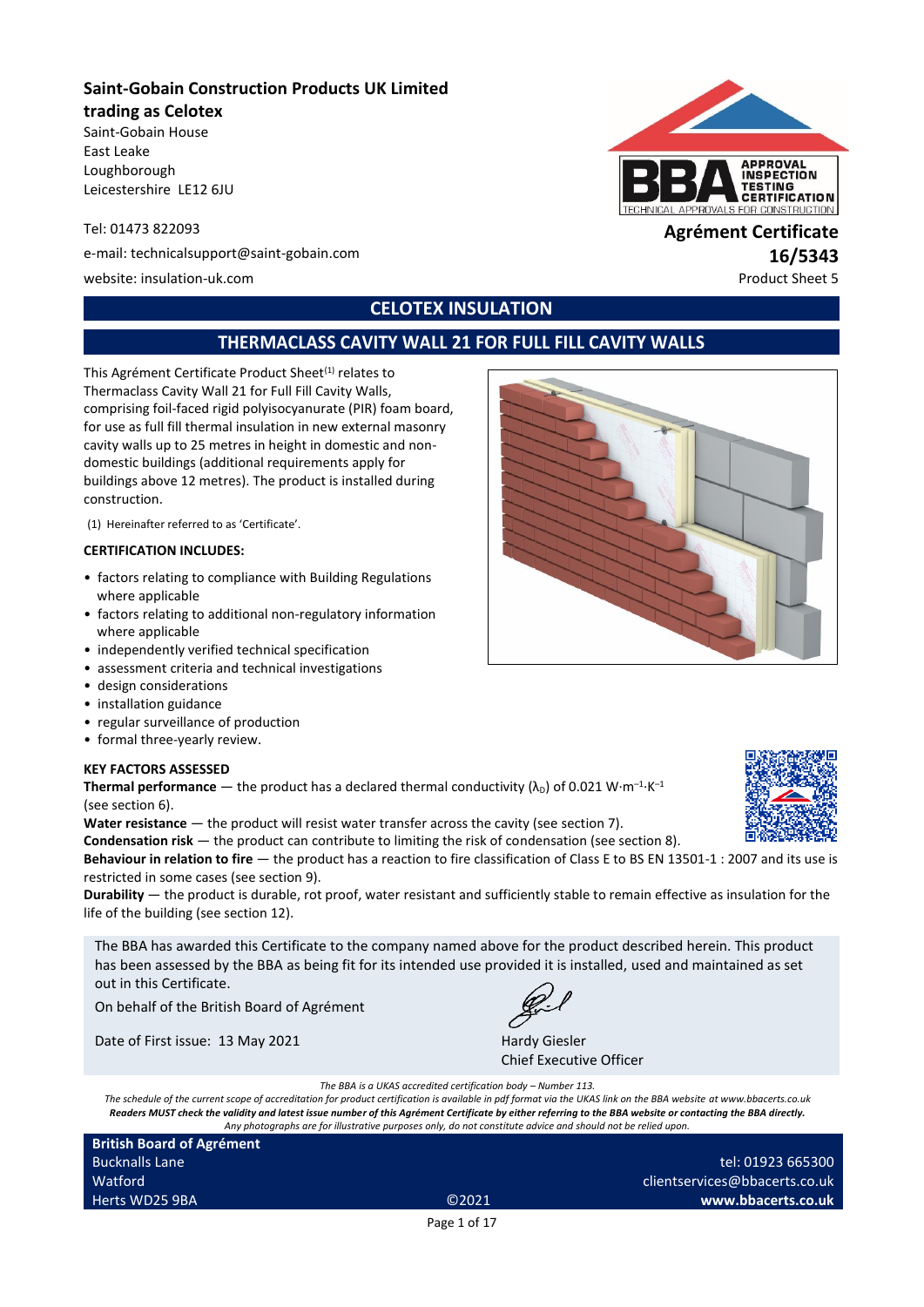# **Regulations**

In the opinion of the BBA, Thermaclass Cavity Wall 21 for Full Fill Cavity Walls, if installed, used and maintained in accordance with this Certificate, can satisfy or contribute to satisfying the relevant requirements of the following Building Regulations (the presence of a UK map indicates that the subject is related to the Building Regulations in the region or regions of the UK depicted):

|                                                                                                  |                                       | The Building Regulations 2010 (England and Wales) (as amended)                                                                                                                                                                                                                                                                                                                                               |
|--------------------------------------------------------------------------------------------------|---------------------------------------|--------------------------------------------------------------------------------------------------------------------------------------------------------------------------------------------------------------------------------------------------------------------------------------------------------------------------------------------------------------------------------------------------------------|
| Requirement:<br>Comment:                                                                         | B3(4)                                 | Internal fire spread (structure)<br>The product is restricted by this Requirement. See sections 9.1 and 9.3 of this<br>Certificate.                                                                                                                                                                                                                                                                          |
| Requirement:<br>Comment:                                                                         | B4(1)                                 | <b>External fire spread</b><br>The product is restricted by this Requirement in some cases. See sections 9.1 and 9.3 of<br>this Certificate.                                                                                                                                                                                                                                                                 |
| <b>Requirement:</b><br>Comment:                                                                  | C2(a)                                 | <b>Resistance to moisture</b><br>The product can contribute to satisfying this Requirement. See section 7.1 of this<br>Certificate.                                                                                                                                                                                                                                                                          |
| Requirement:<br>Comment:                                                                         | C2(b)                                 | <b>Resistance to moisture</b><br>The product can contribute to satisfying this Requirement. See section 7.2 of this<br>Certificate.                                                                                                                                                                                                                                                                          |
| <b>Requirement:</b><br>Comment:                                                                  | C2(c)                                 | <b>Resistance to moisture</b><br>The product can contribute to satisfying this Requirement. See sections 8.1 and 8.4 of<br>this Certificate.                                                                                                                                                                                                                                                                 |
| Requirement:<br>Comment:                                                                         | L1(a)(i)                              | <b>Conservation of fuel and power</b><br>The product can contribute to satisfying this Requirement. See sections 6.1 and 6.2 of<br>this Certificate.                                                                                                                                                                                                                                                         |
| <b>Regulation:</b><br>Comment:                                                                   | 7(1)                                  | <b>Materials and workmanship</b><br>The product is acceptable. See section 12 and the Installation part of this Certificate.                                                                                                                                                                                                                                                                                 |
| <b>Regulation:</b><br>Comment:                                                                   | 7(2)                                  | <b>Materials and workmanship</b><br>The product is restricted by this Regulation. See sections 9.1 and 9.2 of this Certificate.                                                                                                                                                                                                                                                                              |
| <b>Regulation:</b><br><b>Regulation:</b><br><b>Regulation:</b><br><b>Regulation:</b><br>Comment: | 26<br><b>26A</b><br><b>26A</b><br>26B | CO <sub>2</sub> emission rates for new buildings<br>Fabric energy efficiency rates for new dwellings (applicable to England only)<br>Primary energy consumption rates for new buildings (applicable to Wales only)<br>Fabric performance values for new dwellings (applicable to Wales only)<br>The product can contribute to satisfying these Regulations. See sections 6.1 and 6.2 of<br>this Certificate. |



# **The Building (Scotland) Regulations 2004 (as amended)**

| <b>Regulation:</b><br>8(1)<br>Comment: |     | Durability, workmanship and fitness of materials<br>The product is acceptable. See section 12 and the Installation part of this Certificate.    |
|----------------------------------------|-----|-------------------------------------------------------------------------------------------------------------------------------------------------|
| <b>Regulation:</b>                     | 9   | Building standards applicable to construction                                                                                                   |
| Standard:                              | 2.4 | Cavities                                                                                                                                        |
| Comment:                               |     | The product is restricted by this Standard, with reference to clause 2.4.2 <sup>(1)(2)</sup> . See<br>sections 9.1 and 9.4 of this Certificate. |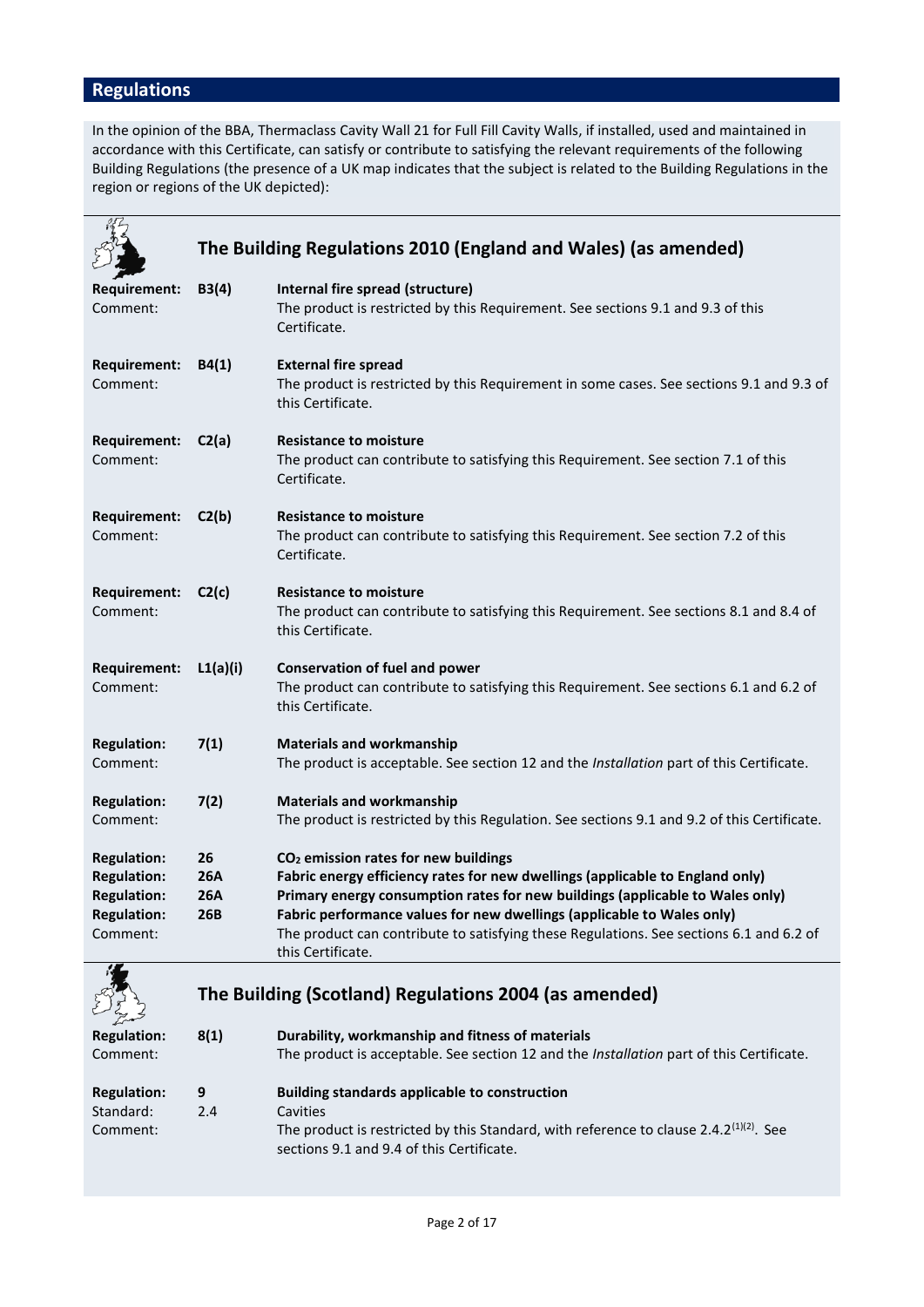| Standard:<br>Comment:              | 2.6           | Spread to neighbouring buildings<br>The product is restricted by this Standard in some cases, with reference to clauses<br>$2.6.5^{(1)}$ and $2.6.6^{(2)}$ . See sections 9.1 and 9.4 of this Certificate.                                                                                                                                                                                                                                                                                                                                                                                                                                                                            |
|------------------------------------|---------------|---------------------------------------------------------------------------------------------------------------------------------------------------------------------------------------------------------------------------------------------------------------------------------------------------------------------------------------------------------------------------------------------------------------------------------------------------------------------------------------------------------------------------------------------------------------------------------------------------------------------------------------------------------------------------------------|
| Standard:<br>Comment:              | 3.4           | Moisture from the ground<br>The product can contribute to satisfying this Standard, with reference to clauses<br>3.4.1(1)(2) and 3.4.5(1)(2). See section 7.1 of this Certificate.                                                                                                                                                                                                                                                                                                                                                                                                                                                                                                    |
| Standard:<br>Comment:              | 3.10          | Precipitation<br>The product can contribute to satisfying this Standard, with reference to clauses<br>$3.10.1^{(1)(2)}$ and $3.10.3^{(1)(2)}$ , provided it complies with the conditions set out in section 7.2<br>of this Certificate.                                                                                                                                                                                                                                                                                                                                                                                                                                               |
| Standard:<br>Comment:              | 3.15          | Condensation<br>The product can contribute to satisfying this Standard, with reference to clauses<br>3.15.1 <sup>(1)(2)</sup> , 3.15.4 <sup>(1)(2)</sup> and 3.15.5 <sup>(1)(2)</sup> . See sections 8.1 and 8.5 of this Certificate.                                                                                                                                                                                                                                                                                                                                                                                                                                                 |
| Standard:<br>Standard:<br>Comment: | 6.1(b)<br>6.2 | Carbon dioxide emissions<br>Building insulation envelope<br>The product can contribute to satisfying these Standards, with reference to clauses, or<br>parts of, 6.1.1 <sup>(1)</sup> , 6.1.2 <sup>(2)</sup> , 6.1.6 <sup>(1)</sup> , 6.2.1 <sup>(1)</sup> (2), 6.2.3 <sup>(1)</sup> , 6.2.4 <sup>(2)</sup> , 6.2.5 <sup>(2)</sup> , 6.2.9 <sup>(1)</sup> , 6.2.10 <sup>(1)</sup> ,<br>6.2.11 $(1)(2)$ and 6.2.13 $(2)$ . See sections 6.1 and 6.2 of this Certificate.                                                                                                                                                                                                               |
| Standard:<br>Comment:              | 7.1(a)(b)     | Statement of sustainability<br>The product can contribute to satisfying the relevant requirements of Regulation 9,<br>Standards 1 to 6, and therefore will contribute to a construction meeting a bronze level<br>of sustainability as defined in this Standard. In addition, the product can contribute to a<br>construction meeting a higher level of sustainability as defined in this Standard, with<br>reference to clauses 7.1.4 <sup>(1)(2)</sup> [Aspects 1 <sup>(1)(2)</sup> and 2 <sup>(1)</sup> ], 7.1.6 <sup>(1)(2)</sup> [Aspects 1 <sup>(1)(2)</sup> and 2 <sup>(1)</sup> ]<br>and 7.1.7 <sup>(1)(2)</sup> [Aspect $1^{(1)(2)}$ ]. See section 6.1 of this Certificate. |
| <b>Regulation:</b><br>Comment:     | 12            | <b>Building standards applicable to conversions</b><br>Comments in relation to the product under Regulation 9, Standards 1 to 6, also apply to<br>this Regulation, with reference to clause 0.12.1 $^{(1)(2)}$ and Schedule 6 $^{(1)(2)}$ .                                                                                                                                                                                                                                                                                                                                                                                                                                           |
|                                    |               | (1) Technical Handbook (Domestic).<br>(2) Technical Handbook (Non-Domestic).                                                                                                                                                                                                                                                                                                                                                                                                                                                                                                                                                                                                          |
|                                    |               | The Building Regulations (Northern Ireland) 2012 (as amended)                                                                                                                                                                                                                                                                                                                                                                                                                                                                                                                                                                                                                         |
| <b>Regulation:</b><br>Comment:     | 23            | <b>Fitness of materials and workmanship</b><br>The product is acceptable. See section 12 and the Installation part of this Certificate.                                                                                                                                                                                                                                                                                                                                                                                                                                                                                                                                               |
| <b>Regulation:</b><br>Comment:     |               |                                                                                                                                                                                                                                                                                                                                                                                                                                                                                                                                                                                                                                                                                       |
|                                    | 28(a)         | <b>Resistance to moisture and weather</b><br>The product can contribute to satisfying this Regulation. See section 7.1 of this<br>Certificate.                                                                                                                                                                                                                                                                                                                                                                                                                                                                                                                                        |
| <b>Regulation:</b><br>Comment:     | 28(b)         | Resistance to moisture and weather<br>The product can contribute to satisfying this Regulation. See section 7.2 of this<br>Certificate.                                                                                                                                                                                                                                                                                                                                                                                                                                                                                                                                               |
| <b>Regulation:</b><br>Comment:     | 29            | Condensation<br>The product can contribute to satisfying this Regulation. See section 8.1 of this<br>Certificate.                                                                                                                                                                                                                                                                                                                                                                                                                                                                                                                                                                     |
| <b>Regulation:</b><br>Comment:     | 35(4)         | Internal fire spread - structure<br>The product is restricted by this Regulation. See sections 9.1 and 9.3 of this Certificate.                                                                                                                                                                                                                                                                                                                                                                                                                                                                                                                                                       |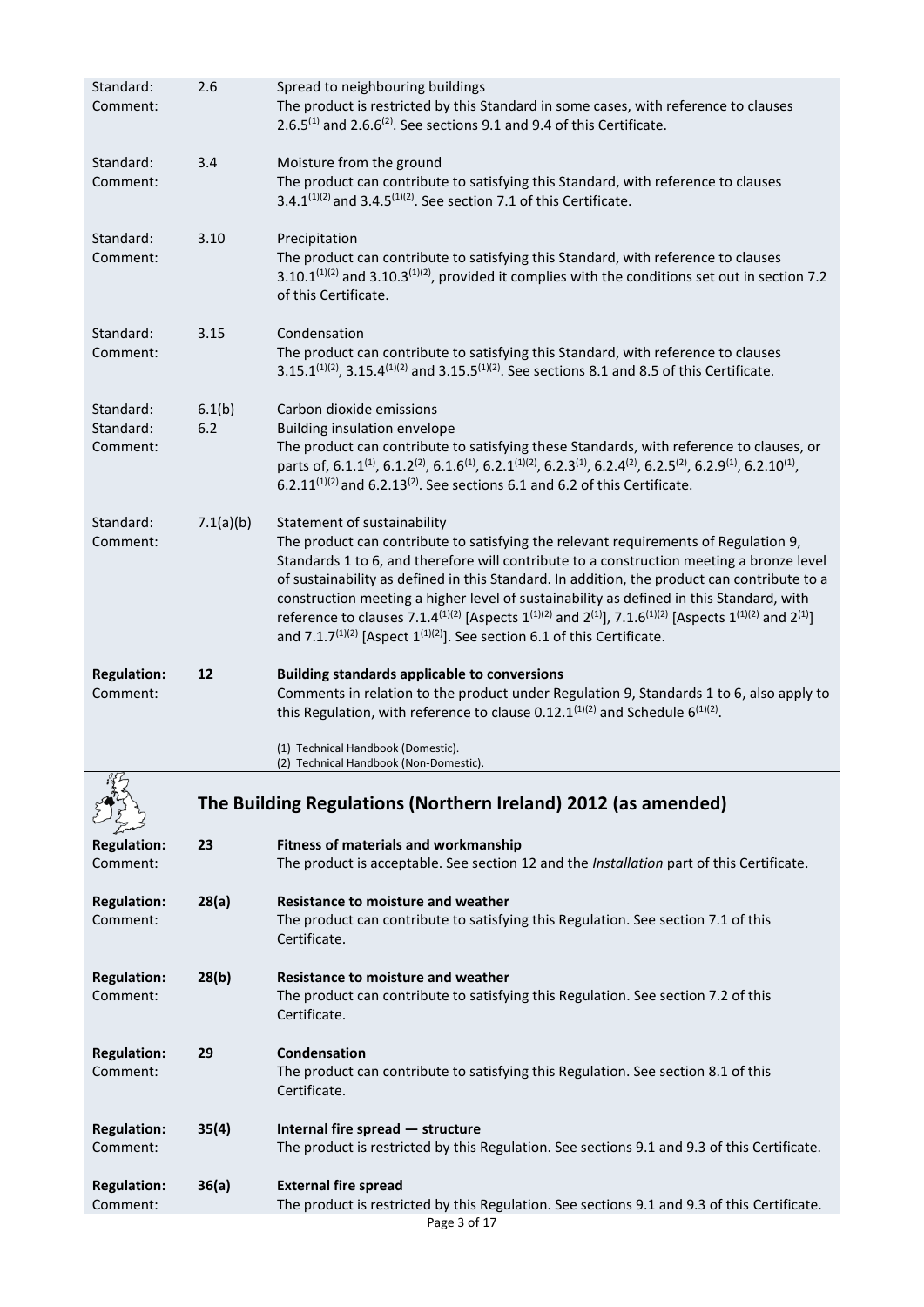| <b>Regulation:</b> | 39(a)(i) | <b>Conservation measures</b>                                                                                 |
|--------------------|----------|--------------------------------------------------------------------------------------------------------------|
| <b>Regulation:</b> | 40(2)    | Target carbon dioxide emission rate                                                                          |
| Comment:           |          | The product can contribute to satisfying these Regulations. See sections 6.1 and 6.2 of<br>this Certificate. |

# **Construction (Design and Management) Regulations 2015 Construction (Design and Management) Regulations (Northern Ireland) 2016**

Information in this Certificate may assist the client, designer (including Principal Designer) and contractor (including Principal Contractor) to address their obligations under these Regulations.

See section: 3 *Delivery and site handling* (3.4) of this Certificate.

# **Additional Information**

#### **NHBC Standards 2021**

In the opinion of the BBA, and other than in very severe exposure locations with fair-faced masonry, Thermaclass Cavity Wall 21 for Full Fill Cavity Walls, if installed, used and maintained in accordance with this Certificate, can satisfy or contribute to satisfying the relevant requirements in relation to *NHBC Standards*, Chapter 6.1 *External masonry walls*.

## **CE marking**

The Certificate holder has taken the responsibility of CE marking the product in accordance with harmonised European Standard BS EN 13165.

#### **Technical Specification**

#### **1 Description**

1.1 Thermaclass Cavity Wall 21 for Full Fill Cavity Walls comprises rigid polyisocyanurate (PIR) foam boards with a trilaminate foil facing on both sides, with the nominal characteristics given in Table 1.

| Table 1 Nominal characteristics |                                   |
|---------------------------------|-----------------------------------|
| Length (mm)                     | 1205 overall (1190 nominal)       |
| Width (mm)                      | 465 overall (450 nominal)         |
| Thicknesses (mm)                | 65 to 140                         |
| Edge profile                    | 15 mm tongue and groove (4 edges) |

1.2 The boards have tongue-and-groove edging on all four sides, enabling the boards to interlock when installed (see Figures 1 and 2).



Page 4 of 17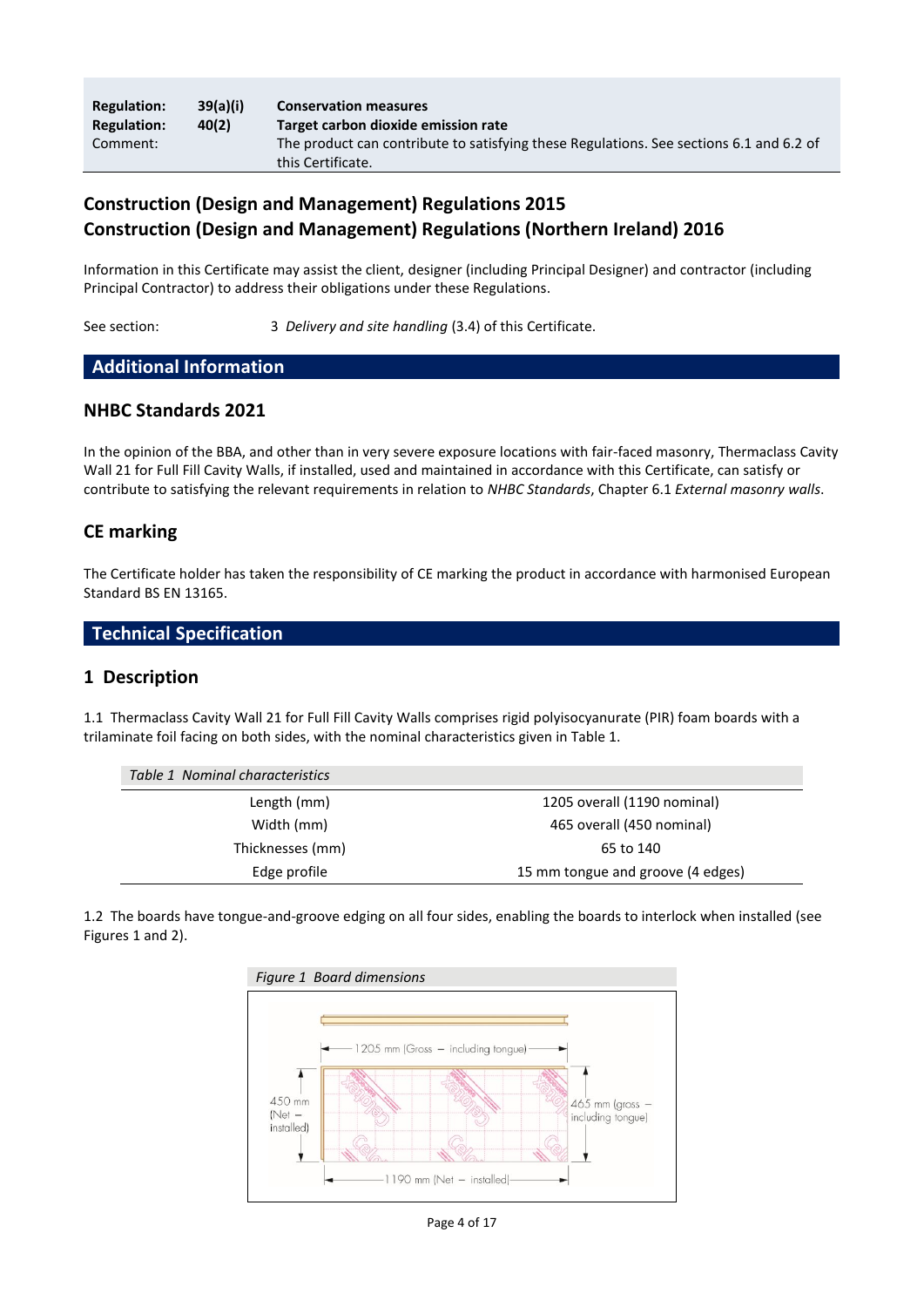

(1) Groove nominal depth and tongue nominal height are 15 mm. The tongue is sized to fill the groove.

# **2 Manufacture**

2.1 Celotex PIR insulation is manufactured by a lamination process formed between foil-facings that are continuously laminated using a mixture of two primary chemicals, polyol and MDI and a blowing agent. The board is then cut to its finished size and packed.

2.2 As part of the assessment and ongoing surveillance of product quality, the BBA has:

- **•** agreed with the manufacturer the quality control procedures and product testing to be undertaken
- **•** assessed and agreed the quality control operated over batches of incoming materials
- **•** monitored the production process and verified that it is in accordance with the documented process
- **•** evaluated the process for management of non-conformities
- **•** checked that equipment has been properly tested and calibrated
- **•** undertaken to carry out the above measures on a regular basis through a surveillance process, to verify that the specifications and quality control operated by the manufacturer are being maintained.

2.3 The management system of Celotex has been assessed and registered as meeting the requirements of BS EN ISO 9001 : 2015 and BS EN ISO 14001 : 2015 by SGS UK Ltd (Certificate GB91/504 and GB11/83526 respectively).

# **3 Delivery and site handling**

3.1 The product is delivered to site in polythene-wrapped packs. Each pack of boards contains a label with the Certificate holder's name, board dimensions and the BBA logo incorporating the number of this Certificate.

3.2 The product must be protected from prolonged exposure to sunlight, and stored dry, flat and raised above ground level (to avoid contact with ground moisture). Where possible, packs should be stored inside. If stored outside, they should be under cover, or protected with opaque polythene sheeting.

3.3 The product is light and easy to handle; care should be taken to avoid crushing the edges or corners. If damaged, the product should be discarded.

3.4 The product must not be exposed to open flame or other ignition sources, or to solvents or other chemicals.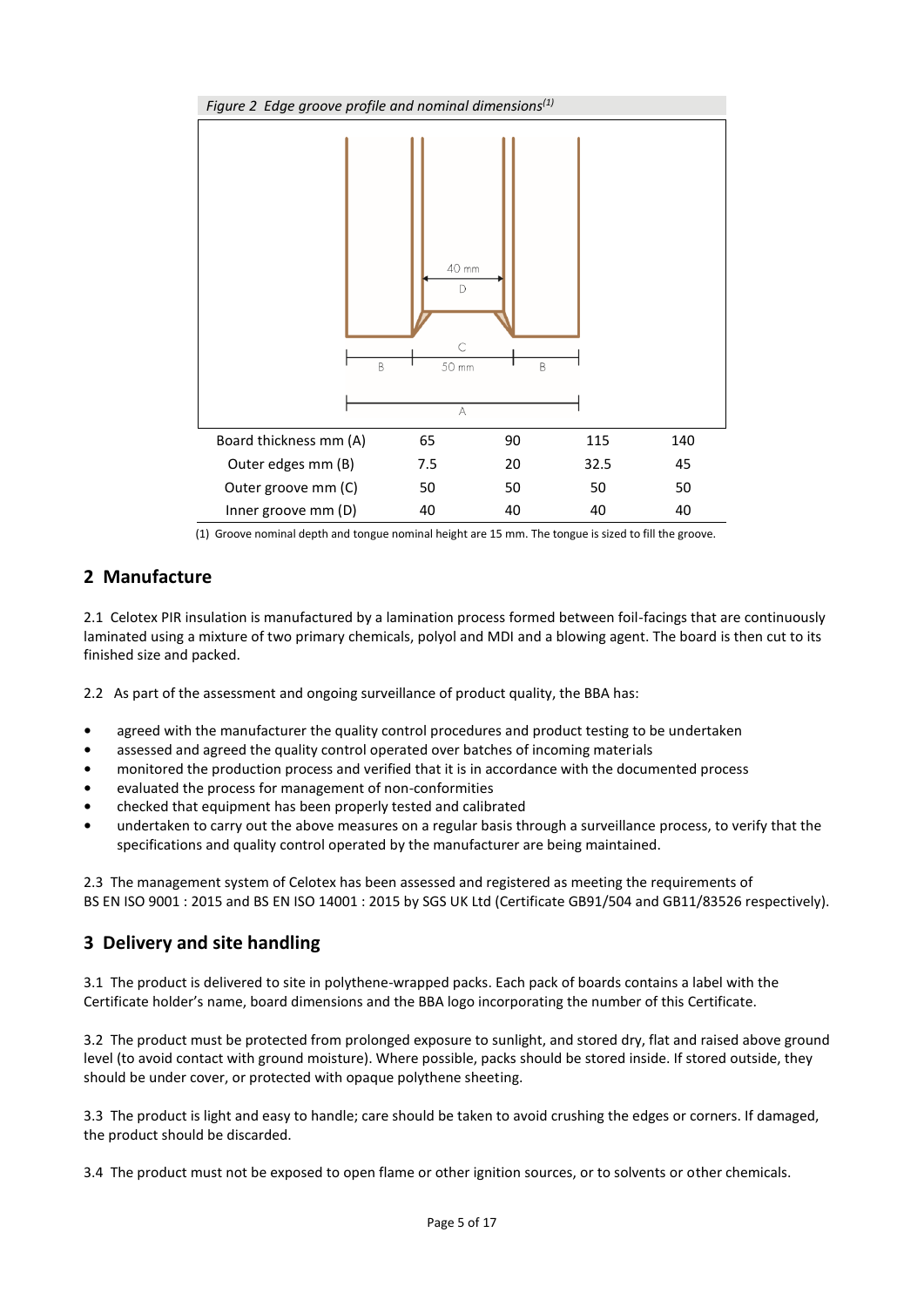#### **Assessment and Technical Investigations**

The following is a summary of the assessment and technical investigations carried out on Thermaclass Cavity Wall 21 for Full Fill Cavity Walls.

#### **Design Considerations**

#### **4 Use**

4.1 Thermaclass Cavity Wall 21 for Full Fill Cavity Walls is satisfactory for use as full fill cavity wall insulation (with no cavity or a residual cavity of up to 10 mm) and is effective in reducing the thermal transmittance (U value) of external cavity walls with masonry inner and outer leaves (where masonry includes clay and calcium silicate bricks, concrete blocks, and natural and reconstituted stone blocks). The product is for use in new domestic and non-domestic buildings up to and including 25 metres in height (although additional requirements apply above 12 metres in height). Further restrictions on height may apply based on the reaction to fire classification – see section 9 of this Certificate. It is essential that such walls are designed and constructed to incorporate the precautions in this Certificate to prevent moisture penetration.

4.2 This Certificate covers the use of the product in any exposure zone. However, use of the product does not preclude the need to apply an external render coat or other suitable finish in severe exposure zones where such application would be normal practice.

4.3 As with other forms of cavity wall insulation, where buildings need to comply with *NHBC Standards*, specifiers should observe the requirements of that document.

4.4 New buildings subject to the national Building Regulations should be constructed in accordance with the relevant recommendations of:

- **•** BS EN 1996-1-1 : 2005, BS EN 1996-1-2 : 2005, BS EN 1996-2 : 2006 and BS EN 1996-3 : 2006 and their respective UK National Annexes
- **•** BS EN 845-1 : 2013 and BS 8000-3 : 2001.

4.5 Other new buildings, not subject to regulatory requirements, should also be built in accordance with the Standards identified in section 4.4 of this Certificate.

4.6 Cavity wall ties (with insulation-retaining fixings if using residual cavity) and, if required, any additional ties to BS EN 845-1 : 2013 and PD 6697 : 2019 should be used for structural stability in accordance with BS EN 1996-1-1 : 2005, BS EN 1996-2 : 2006 and BS EN 1996-3 : 2006.

4.7 Care must be taken in the overall design and construction of walls incorporating the product to ensure the provision of appropriate:

- **•** cavity trays and damp-proof courses (dpc)
- **•** cavity barriers and fire dampers
- **•** resistance to the ingress of precipitation, moisture and dangerous gases from the ground
- **•** resistance to sound transmission when flanking separating walls and floors.

#### **Buildings over 12 m high and up to and including 25 m high**

4.8 Where the walls of a building are between 12 and 25 m high, the following requirements also apply:

- **•** from ground level, the maximum height of continuous cavity must not exceed 12 m. Above 12 m, the maximum height of a continuous cavity must not exceed 7 m. In both cases, breaks should be in the form of continuous horizontal cavity trays and weep holes discharging to the outside
- **•** the area to be insulated must not be an infill panel in a framed structure
- **•** the Certificate holder, in association with the architect, must carry out a detailed programme of assessment of the project, including an examination of the quality of installation as work progresses. Above average site supervision is recommended during installation.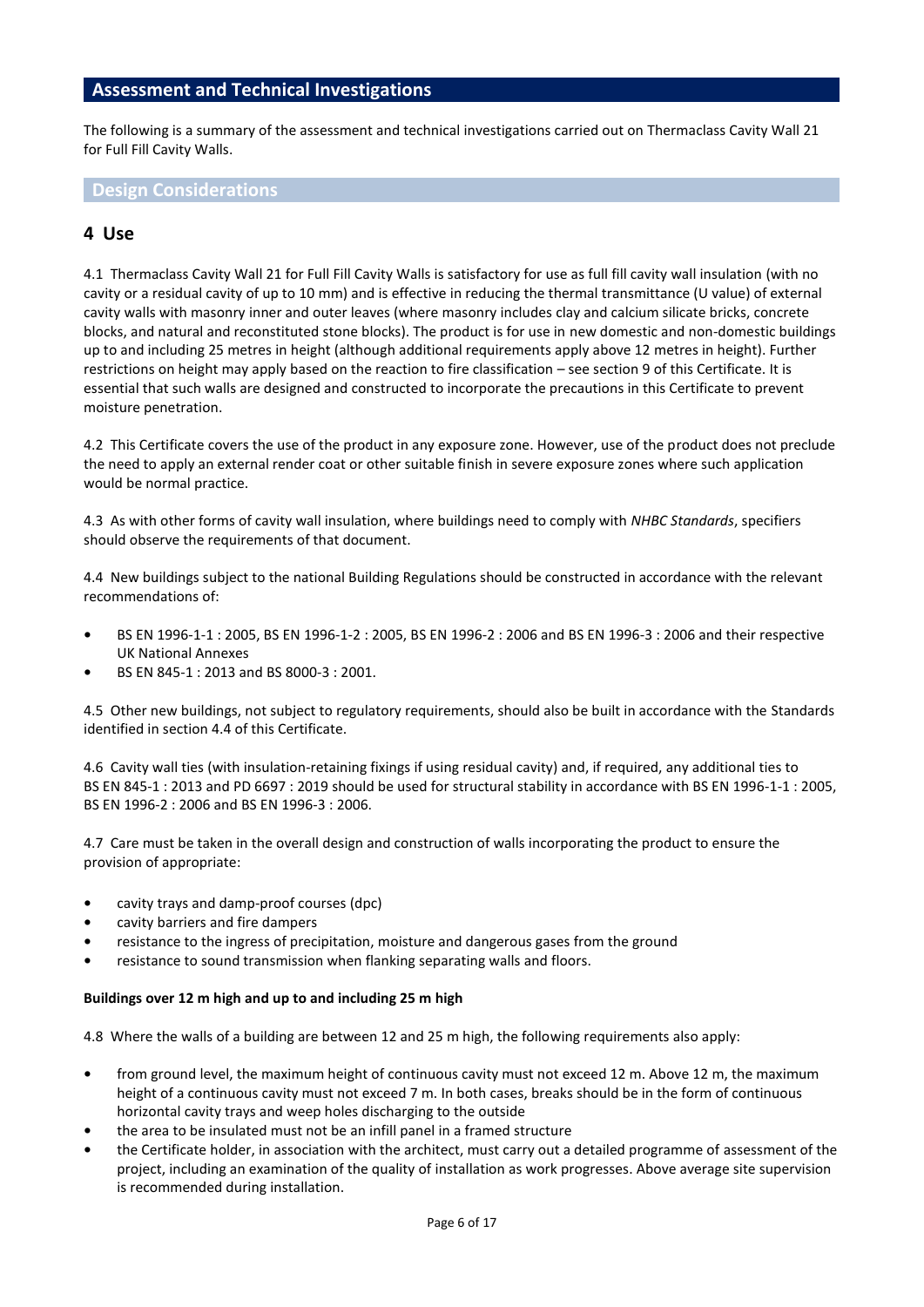# **5 Practicability of installation**

The product is designed to be installed by a competent general builder, or a contractor, experienced with this type of product.

# **6 Thermal performance**



6.1 Calculations of the thermal transmittance (U value) of specific external wall constructions should be carried out in accordance with BS EN ISO 6946 : 2017 and BRE Report BR 443 : 2006, using the following values:

- PIR insulation declared thermal conductivity  $(\lambda_D)$  of 0.021 W·m<sup>-1</sup>·K<sup>-1</sup>
- composite foil-facings both sides, printed on one side only  $-$  for both facers, an aged emissivity ( $\varepsilon$ ) (to BS EN 15976 : 2011) of 0.05.

6.2 The U value of a completed wall will depend on the selected insulation thickness, the number and type of fixings, and the insulating value of the substrate masonry and its internal finish. Calculated U values for example constructions are given in Table 2.

*Table 2 Example U values – full fill insulation(1)*

|                                 | <b>Insulation thickness</b>             |                                     |  |
|---------------------------------|-----------------------------------------|-------------------------------------|--|
| Design U value                  | (mm)                                    |                                     |  |
| $(W \cdot m^{-2} \cdot K^{-1})$ | 100 mm dense block                      | 100 mm AAC block                    |  |
|                                 | with 13 mm dense plaster <sup>(2)</sup> | Plasterboard on dabs <sup>(3)</sup> |  |
| 0.12                            |                                         | 140                                 |  |
| 0.13                            | 140                                     | 140                                 |  |
| 0.17                            | 115                                     | 90                                  |  |
| 0.18                            | 115                                     | 90                                  |  |
| 0.20                            | 90                                      | 90                                  |  |
| 0.21                            | 90                                      | 90                                  |  |
| 0.22                            | 90                                      | 65                                  |  |
| 0.23                            | 90                                      | 65                                  |  |
| 0.25                            | 90                                      | 65                                  |  |
| 0.26                            | 65                                      | 65                                  |  |
| 0.27                            | 65                                      | 65                                  |  |
| 0.28                            | 65                                      | 65                                  |  |
| 0.30                            | 65                                      | 65                                  |  |
| 0.35                            | 65                                      | 65                                  |  |

(1) The U value calculations are based on the following:

• wall ties: stainless steel ( $\lambda = 17$  W⋅m<sup>-1</sup>⋅K<sup>-1</sup>), 2.5 per m<sup>2</sup>, 12.5 mm<sup>2</sup> cross-section

• 102 mm brick (λ = 0.77 W⋅m<sup>-1</sup>⋅K<sup>-1</sup>)

• 10 mm low e cavity

(2) 100 mm dense block ( $\lambda = 1.13$  W⋅m<sup>-1</sup>⋅K<sup>-1</sup>) bridged by mortar (6.6%,  $\lambda = 0.88$  W⋅m<sup>-1</sup>⋅K<sup>+</sup>1) and 13 mm dense plaster ( $\lambda = 0.57$  W⋅m<sup>-1</sup>⋅K<sup>-1</sup>) (3) 100 mm AAC block ( $\lambda$  = 0.12 W⋅m<sup>-1</sup>⋅K<sup>-1</sup>) bridged by mortar (6.6%,  $\lambda$  = 0.88 W⋅m<sup>-1</sup>⋅K<sup>-1</sup>) and 12.5 mm plasterboard ( $\lambda$  = 0.25 W⋅m<sup>-1</sup>⋅K<sup>-1</sup>)

on 15 mm dabs (20%,  $\lambda$  = 0.43 W⋅m<sup>-1</sup>⋅K<sup>-1</sup>).

#### **Junctions**

6.3 Care must be taken in the overall design and construction of junctions with other elements and openings to minimise thermal bridges and air infiltration. Detailed guidance can be found in the documents supporting the national Building Regulations.

#### **7 Water resistance**



7.1 The product can be used in situations where it bridges the damp-proof course (dpc) in walls; dampness from the ground will not pass through to the inner leaf provided the wall is detailed in accordance with the requirements and provisions of the national Building Regulations.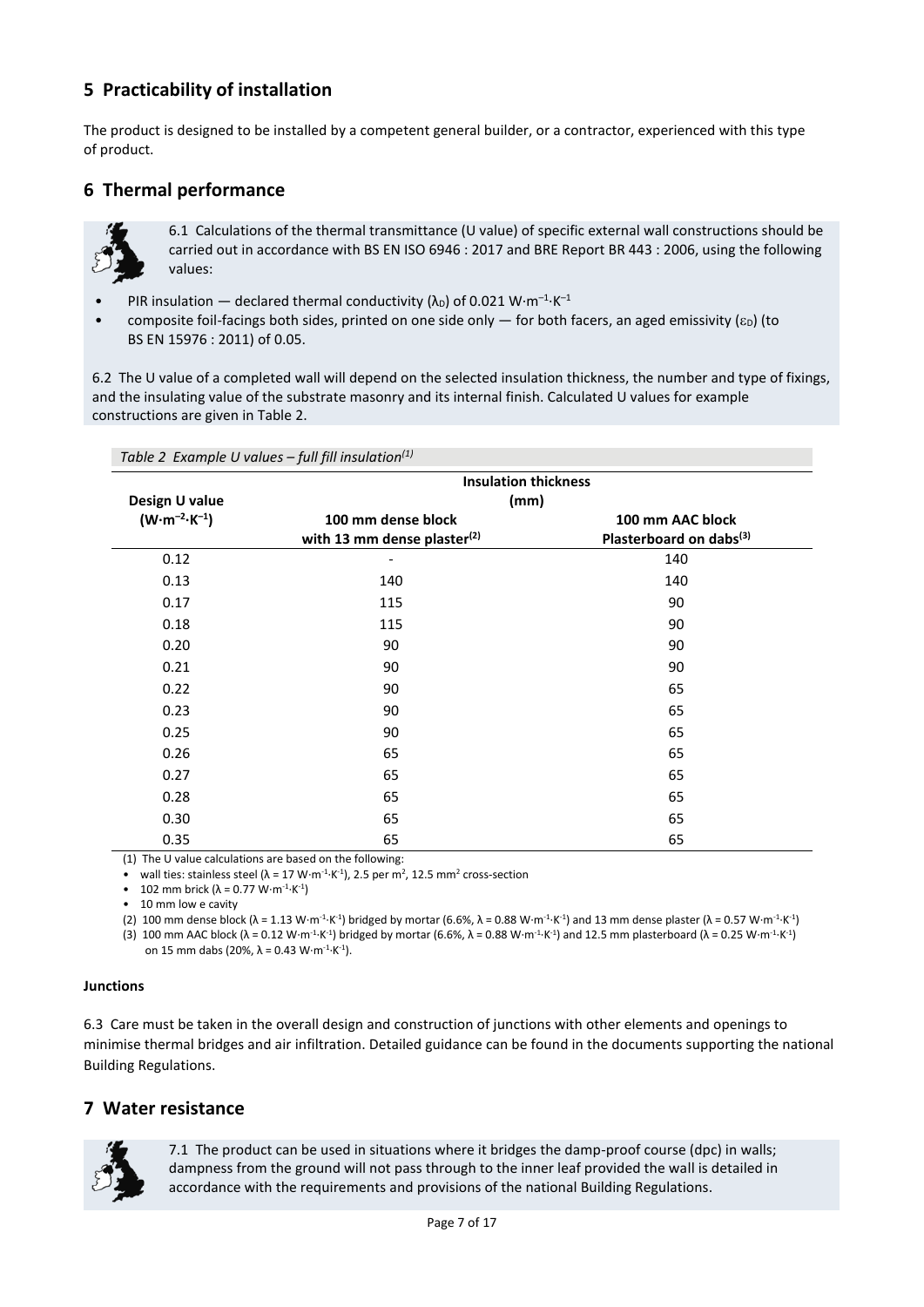7.2 When the product is properly installed in accordance with this Certificate, it will resist any water transfer across the cavity to the inner leaf.

7.3 In all situations, it is particularly important to ensure during installation that:

- **•** wall ties are installed correctly and are thoroughly clean
- **•** excess mortar is cleaned from the cavity face of the leading leaf and any debris removed from the cavity
- **•** mortar droppings are cleaned from the exposed edges of installed boards
- **•** insulation boards are properly installed and butt-jointed
- **•** installation is carried out to the highest level on each wall, or the top edge of the insulation is protected by a cavity tray
- **•** at lintel level, a cavity tray, stop ends and weep holes are provided
- **•** cavity battens and/or boards are used during construction to prevent bridging by mortar droppings
- **•** dpc at ground level does not project into the cavity, as it can form a trap for mortar bridging
- **•** raked or recessed mortar joints are avoided in very severe exposure areas.

7.4 Window and door opening reveals should be constructed incorporating a cavity barrier/closer/dpc, as required.

7.5 Wall corners are to be constructed incorporating a vertical dpc as noted in section 14.11.

# **8 Condensation risk**

#### **Interstitial condensation**



8.1 Walls will adequately limit the risk of interstitial condensation when they are designed and constructed in accordance with BS 5250 : 2011, Annexes D and G, and the relevant guidance.

8.2 The foil-facings have a water vapour resistance of 1000 MN·s·g<sup>-1</sup> and the insulation core has a water vapour resistivity of 300 MN·s·g<sup>-1</sup>m<sup>-1</sup> and, therefore, will provide significant resistance to water vapour transmission. Joints between boards will facilitate the passage of water vapour under normal conditions of temperature and humidity.

8.3 If the product is to be used in the external walls of rooms expected to have high humidity, care must be taken to provide adequate permanent ventilation to avoid possible problems from the formation of interstitial condensation.

#### **Surface condensation**



8.4 Walls will adequately limit the risk of surface condensation when the thermal transmittance (U value) does not exceed 0.7 W $\cdot$ m<sup>-2</sup> $\cdot$ K<sup>-1</sup> at any point, and the junctions with other elements are designed in accordance with the guidance referred to in section 6.3 of this Certificate.



8.5 For buildings in Scotland, wall constructions will be acceptable when the thermal transmittance (U value) does not exceed 1.2 W $\cdot$ m<sup>-2</sup> $\cdot$ K<sup>-1</sup> at any point, and the junctions with other elements are designed in accordance with the guidance referred to in BS 5250 : 2011, Annex G. Further guidance may be obtained from BRE Report BR 262 : 2002 and section 6.3 of this Certificate.

# **9 Behaviour in relation to fire**



9.1 The product has a reaction to fire classification<sup>(1)</sup> of E to BS EN 13501-1 : 2007.

(1) Warringtonfire, Report no WF 432188 (Issue 1), 2 November 2020. Copies can be obtained from the Certificate holder.



9.2 In England and Wales, the product should not be used on buildings that have a storey 18 m or more above ground level and which contain: one or more dwellings, an institution, a room for residential purposes (excluding any room in a hostel, hotel or boarding house), student accommodation, care homes, sheltered housing, hospitals or dormitories in boarding schools.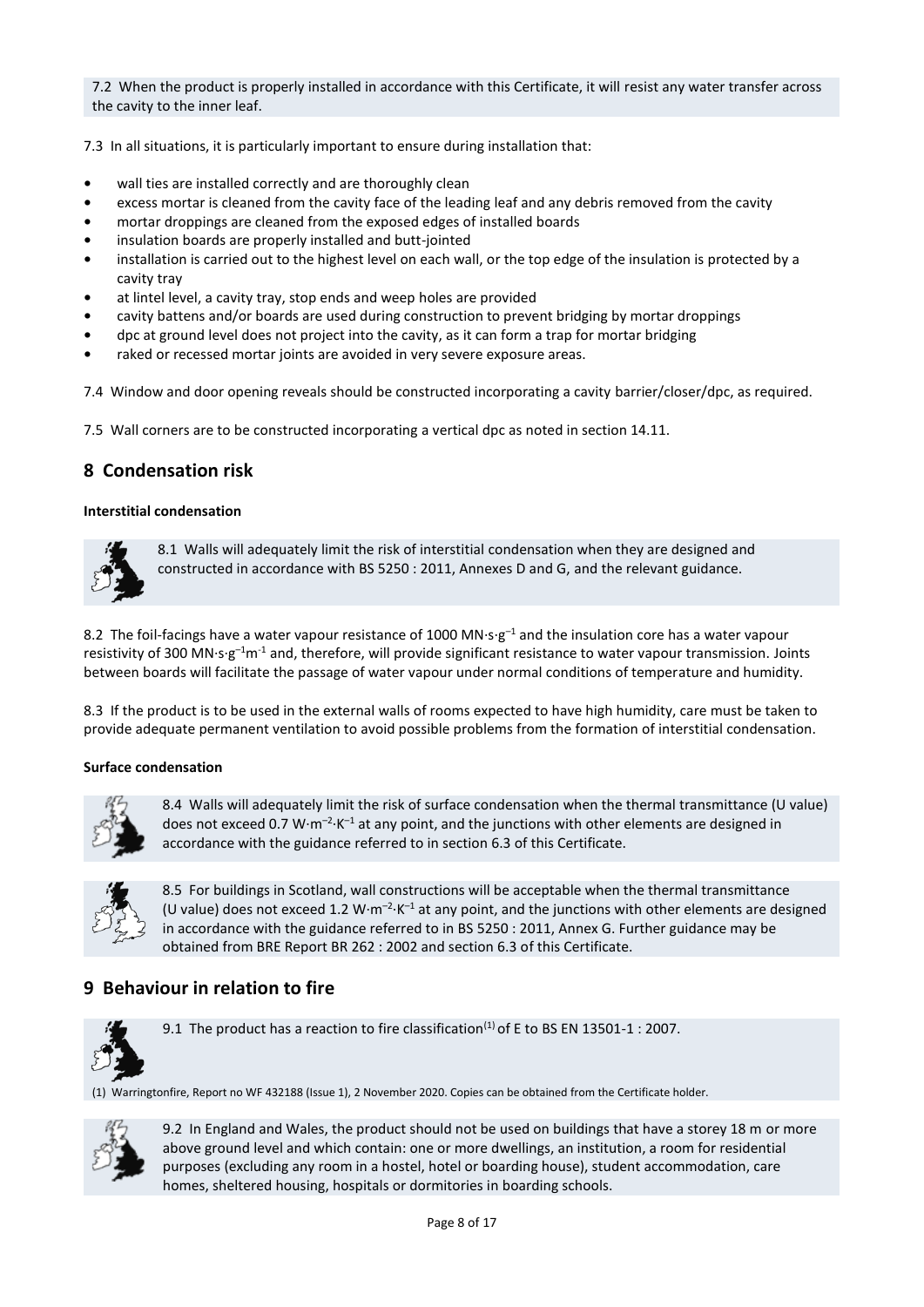

9.3 In England, Wales and Northern Ireland, the product is unrestricted in terms of proximity to a boundary and, for constructions comprising two leaves of brick or concrete each at least 75 mm thick and with cavities closed around openings and at the top of the wall (with cavity barriers in Northern Ireland), is unrestricted in terms of height, other than those buildings described in section 9.2. For other constructions, the product should not be used in buildings with a floor more than 18 m above the ground.



9.4 In Scotland, the product may be used without restriction on height or proximity to a relevant boundary, provided it is installed in a cavity that is between two leaves of masonry at least 75 mm thick, and which has a cavity barrier around all openings in the wall and at the top of the wall head. For other constructions, the product should not be used 1 m or less from a boundary or in a building with a floor more than 11 m above the ground and cavity barriers must be provided.

9.5 Designers should refer to the relevant national Building Regulations and guidance for detailed conditions of use, particularly in respect of requirements for substrate fire performance, cavity closers and barriers, fire stopping of service penetrations and combustibility limitations for other materials and components used in the overall wall construction.

# **10 Proximity of flues and appliances**

Detailed guidance can be found in the documents supporting the national Building Regulations for the provisions that are applicable when the system is installed in close proximity to certain flue pipes and/or heat-producing appliances.

## **11 Maintenance**

As the product is confined within the wall cavity and has suitable durability (see section 12), maintenance is not required.

# **12 Durability**



The product is durable, rot-proof, water-resistant and sufficiently stable to remain effective as insulation for the life of the building.

#### **Installation**

#### **13 General**

13.1 The product should be stored, handled and installed in accordance with the Certificate holder's instructions and this Certificate.

13.2 It is recommended that the inner leaf is constructed ahead of the outer leaf, as the boards are restrained to the cavity face of the inner leaf. It is essential that the spacing of wall ties/clips allows one long edge of each full-length board to be secured at a minimum of two points.

13.3 Vertical joints in the boards must be staggered and all joints tightly butted. Where protrusions occur in the cavity, the boards should be carefully cut to fit.

13.4 If installation of the boards is terminated below the highest level of the wall, the top edge of the insulation must be protected by a cavity tray and alternate perpend joints raked out, to provide adequate drainage of water from the tray.

13.5 Where required, door and window reveals should incorporate a suitable cavity barrier/closer. It is recommended that BBA-approved cavity closers are used.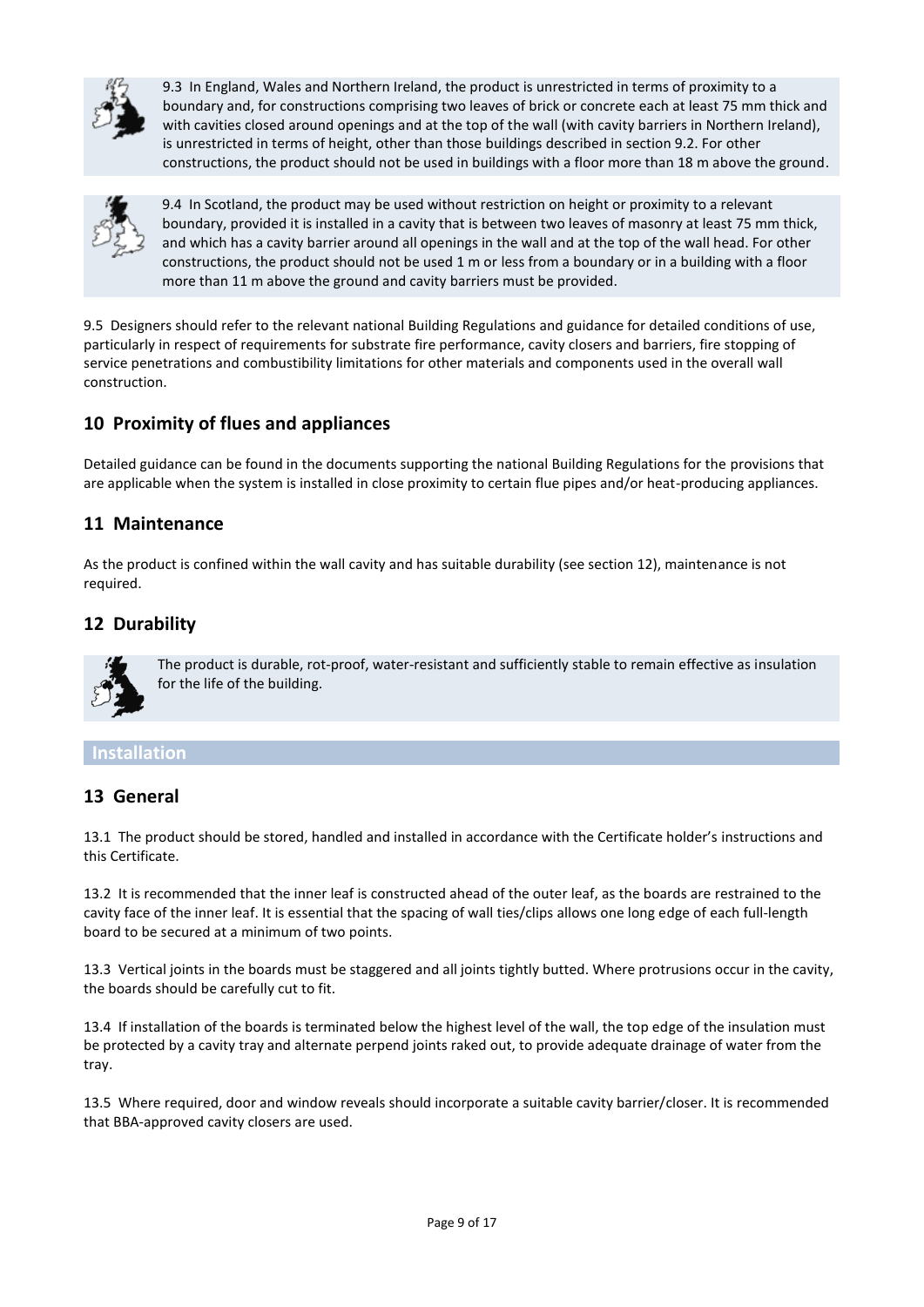# **14 Procedure**

14.1 A section of the inner leaf is built, with the first row of wall ties at approximately 600 mm horizontal spacing where the insulation is to begin. The wall ties should not be placed directly on the dpc. The first run of boards should commence a minimum of 150 mm below the dpc level to provide some edge insulation for the floor. The boards must fit flush against the internal leaf, maintaining up to a 10 mm residual cavity where specified between the insulation board and the external wall leaf.

14.2 The leading leaf is then built up to the required height, with wall ties placed at a vertical spacing of 450 mm, ensuring the drip of the tie is located halfway across the cavity width. Excess mortar should be cleaned from the cavity face of the leading leaf, and the boards placed on the wall ties behind the retaining clips (where a residual cavity is used), to form a closely butt-jointed run.

14.3 The second row of wall ties is fitted to retain the tops of the boards. It is essential that all wall ties slope downwards towards the outer leaf (see Figures 3 and 4) and are placed at centres not exceeding 900 mm<sup>(1)</sup>, to ensure that each board is secured at a minimum of three points. It is also important that the first row of insulation boards is not in contact with the ground or all board edges are sealed.



(1) Where buildings need to comply with NHBC Standards, the spacing should be no more than 600 mm.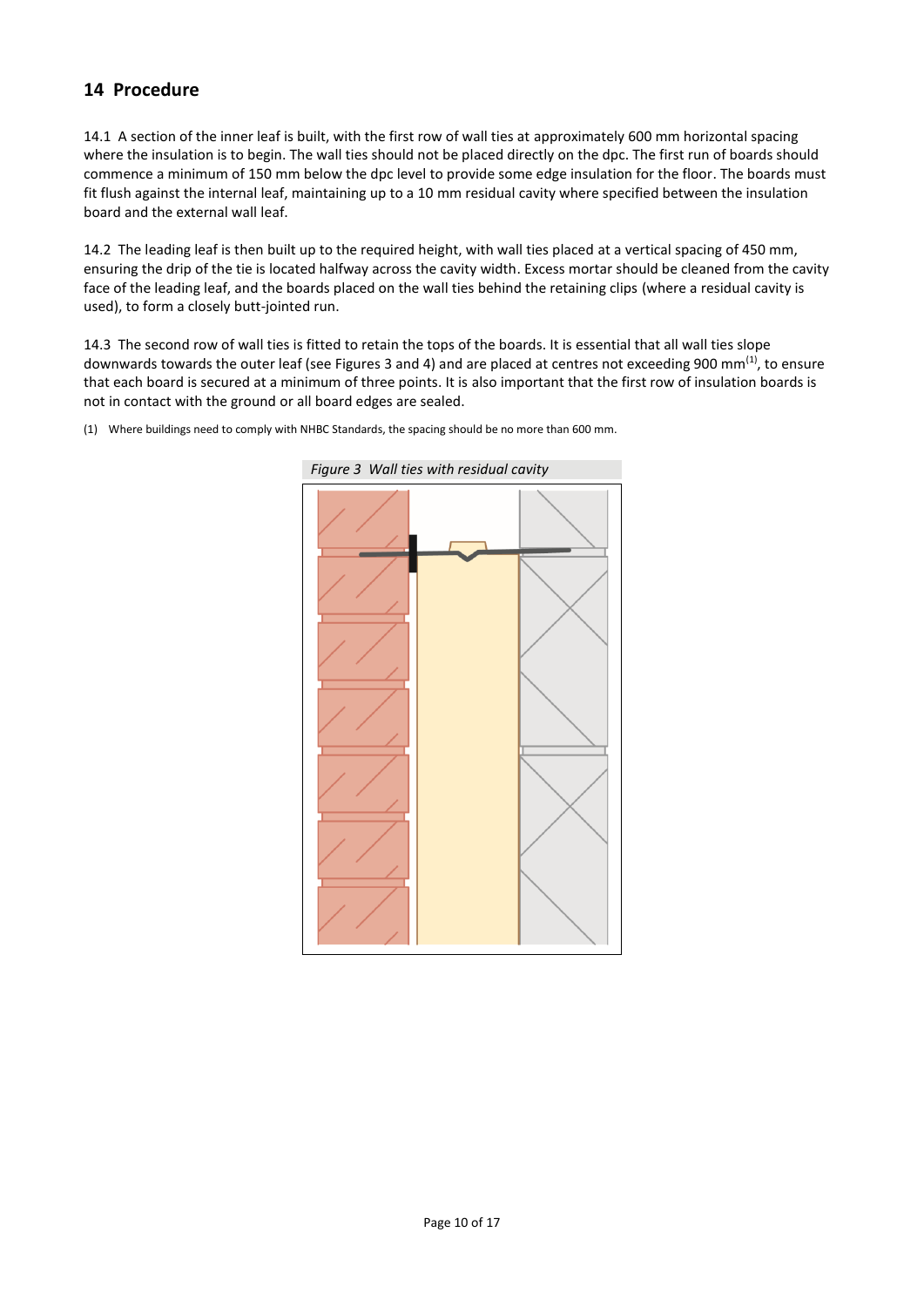

14.4 Additional ties may be required to satisfy the structural requirements of BS EN 845-1 : 2013, BS EN 1996-1-1 : 2005, BS EN 1996-2 : 2006 and BS EN 1996-3 : 2006 to ensure adequate retention of boards or cut pieces.

14.5 The other leaf is built up to the level of the top of the boards.

14.6 All boards should be interlocked , with vertical joints staggered. Insulation boards and wall ties should be staggered as construction proceeds and carried up to the highest level of the wall, except where protected by a cavity tray. All boards require slots to be cut in the top tongue, to allow for placement of the wall ties (including insulation retainers).

#### **Mortar droppings**

14.7 After each section of the leading leaf is built, excess mortar should be removed from the cavity face and mortar droppings cleaned from exposed edges of the installed board, before installation of the next run of boards. Use of a cavity board or a cavity batten will protect the installed board edges and help to keep the cavity clean as the following leaf is built.

#### **Corners**

14.8 Boards should be arranged in a 'blocking' arrangement, as shown in Figure 5, to ensure staggered corner edge joints. The boards at the corner should be butt-jointed. All presenting edges must be flush-cut by removing, at minimum, the groove or tongue. It is important that all cuts are accurate to ensure all edges are butted tightly with no air gaps, thus achieving continuity of the thermal envelope around the corners (see Figures 6, 7 and 8). If the tongue of the board is exposed at the corner edge, this should be removed using a sharp specialist insulation saw or insulation knife (see bottom row corner board in Figure 5). There is no need to cut or fill the groove of the board when it is exposed at the corner edge.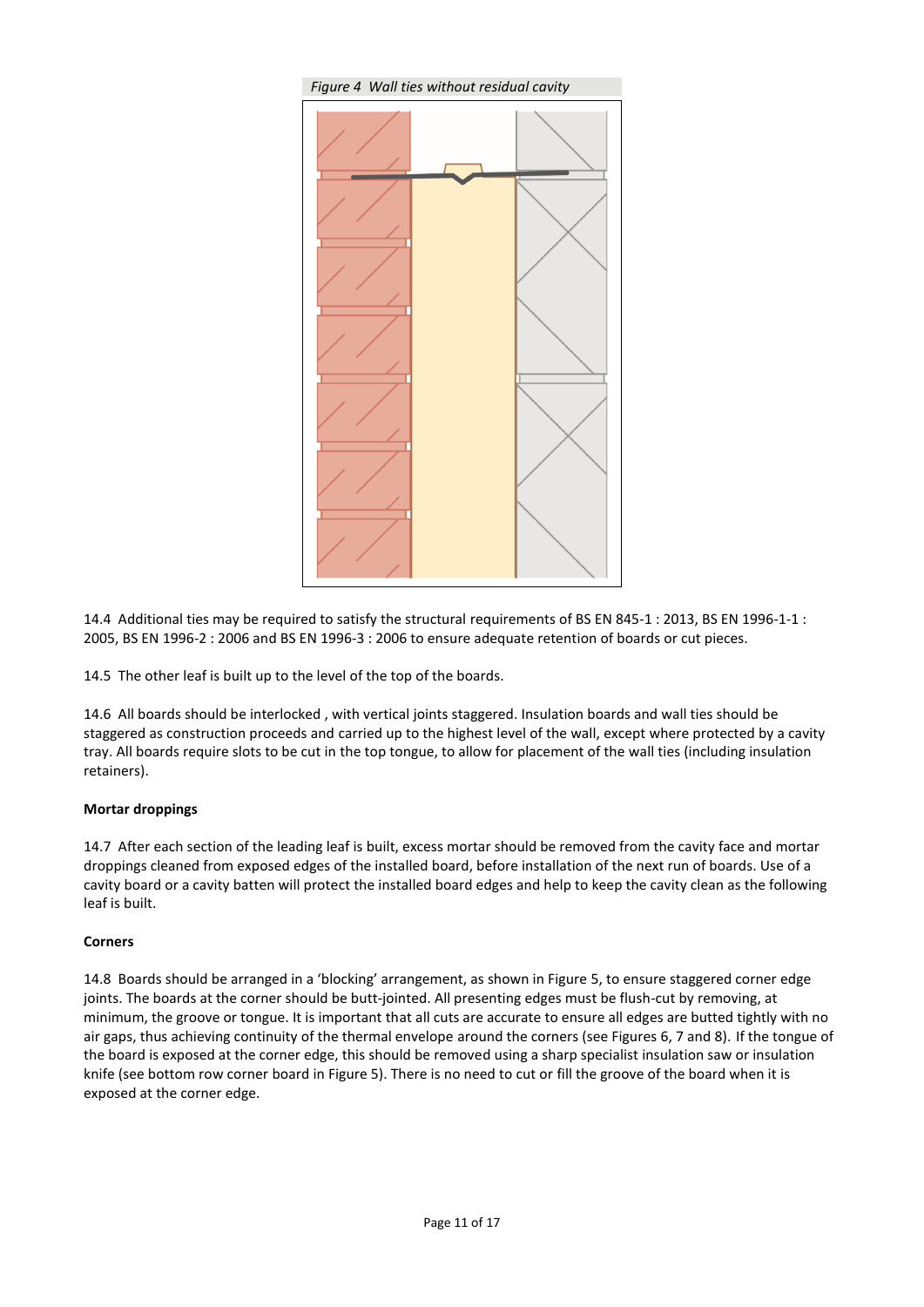

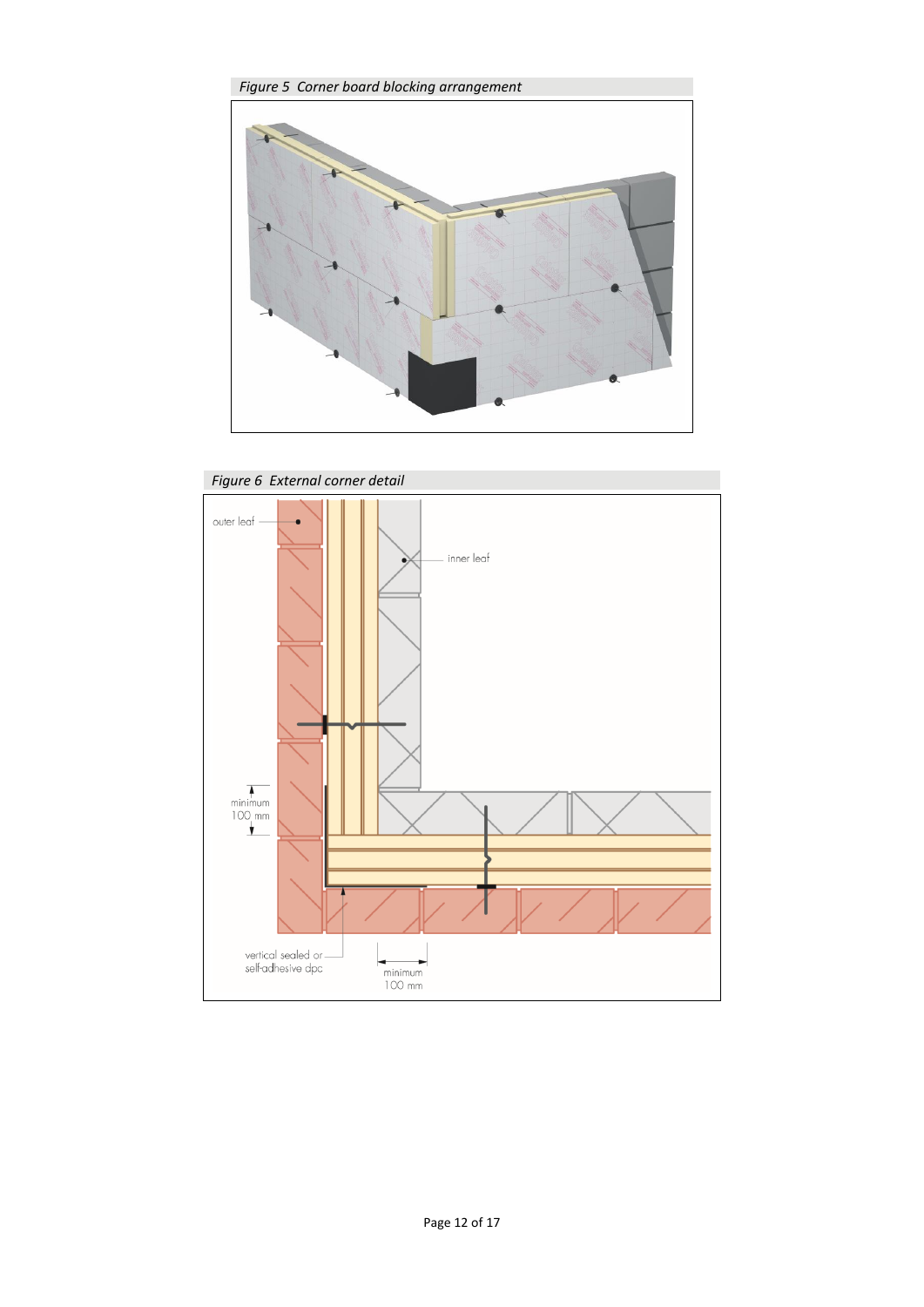

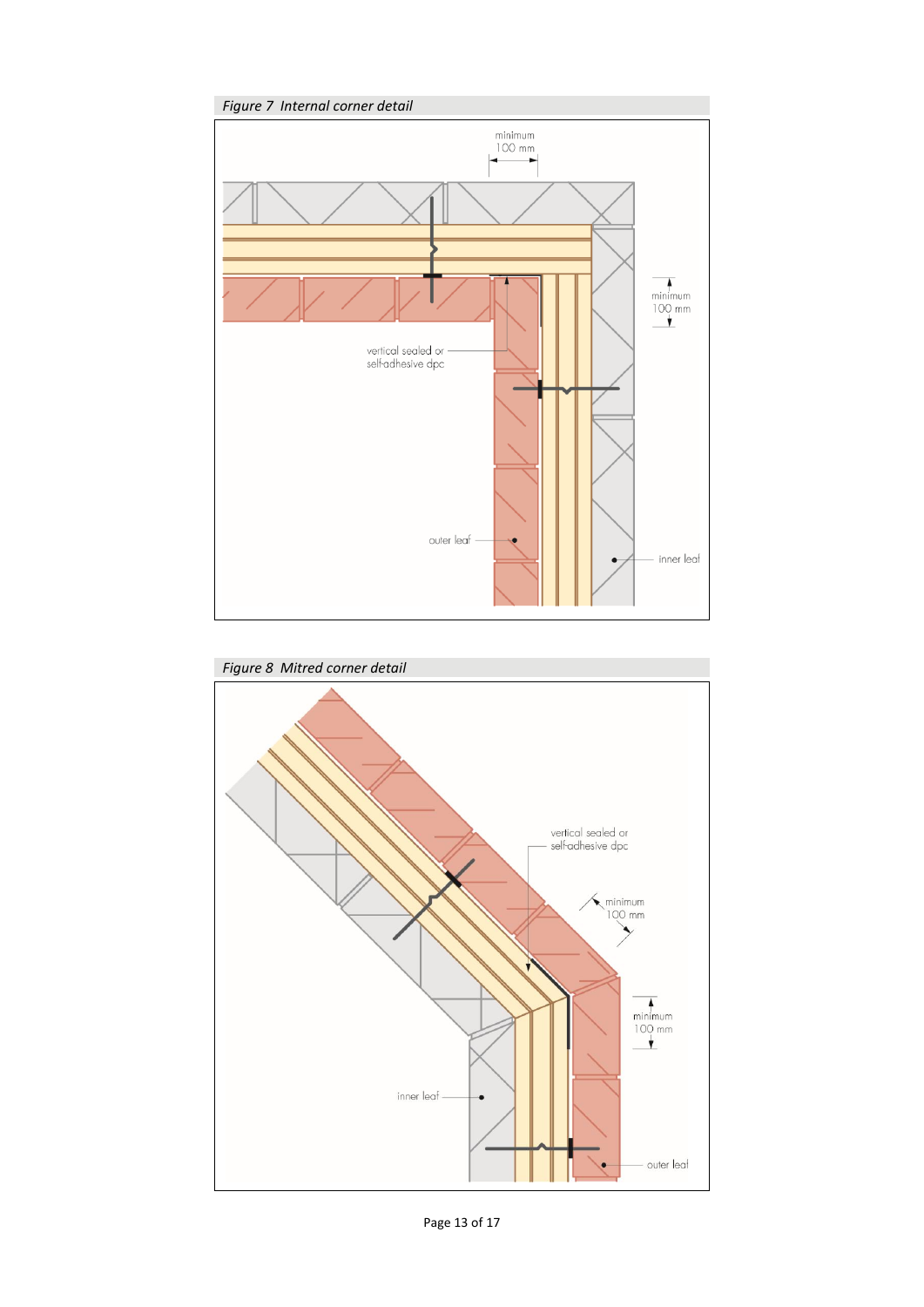14.9 Where the boards 'interlock' as part of the blocking arrangement, a section of the tongue at the top of the lower board should be cut and removed, to ensure a flush fit with the board above. The tongue of board A should be cut and the sections of the tongue removed (areas 1 and 2 on Figure 9), leaving a 'residual rectangle' of tongue (see Figure 10). Note: the cuts will have to be angled to reflect the tapered shape of the tongue (the top of the tongue is 40 mm wide, the bottom is 50 mm wide). This will allow the overlapping tongue and groove edges of the upper and lower boards to provide a flush fit at the corner junction.



*Figure 10 Cut corner detail 2*

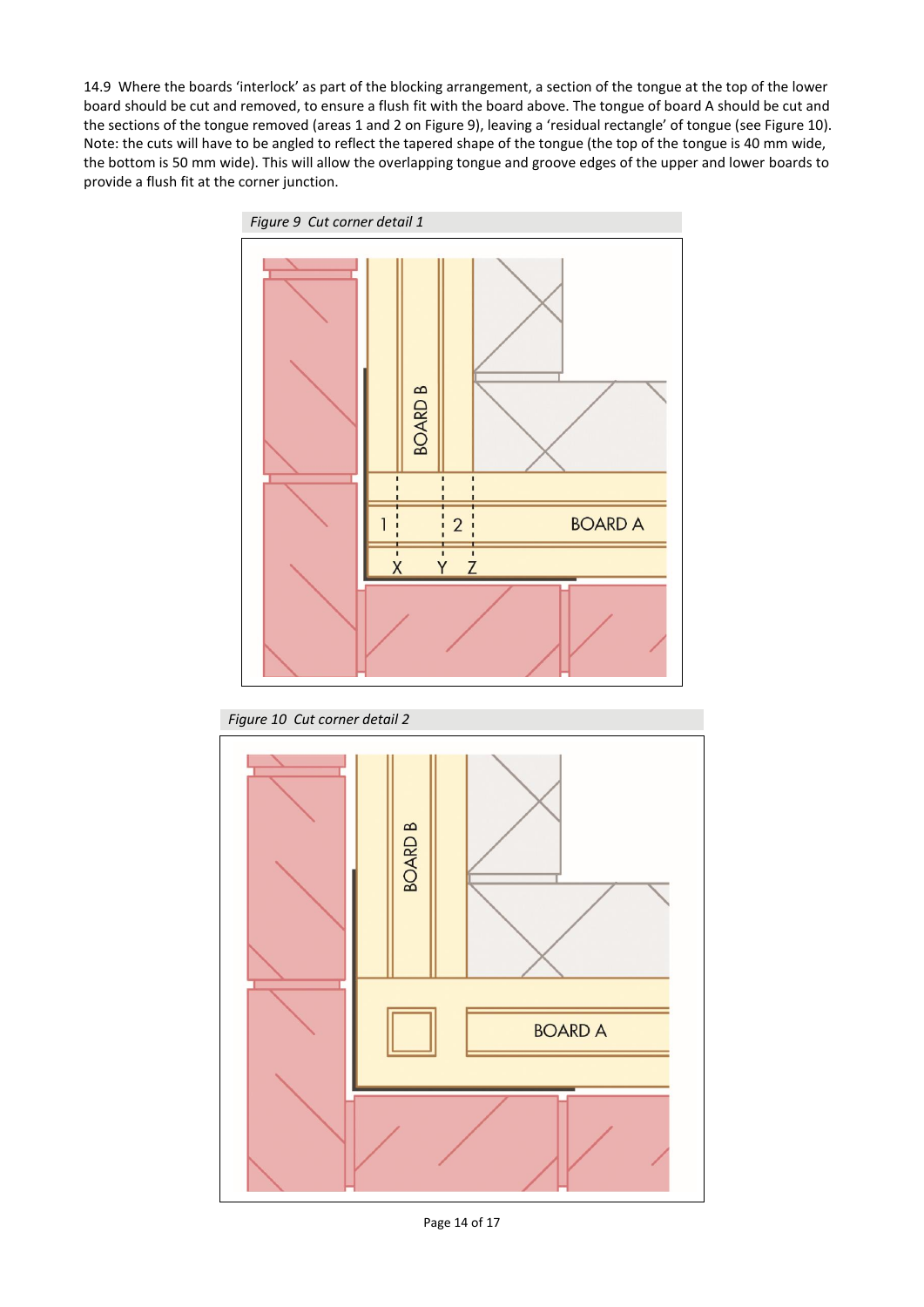14.10 When positioning the corner boards in a blocking arrangement, it is important to maintain the staggered pattern (detailed in section 14.8) required to avoid vertical joints on each row. Corner boards should be cut to size where necessary, taking into consideration the butt-joint, to achieve this.

14.11 All corner details should incorporate a vertical sealed or self-adhesive dpc with a minimum 100 mm overlap beyond the board ends at all courses (see Figures 6, 7 and 8). To achieve this overlap, the width of the dpc should be selected based on the thickness of the board being installed.

#### **Wall openings**

14.12 Where openings such as doors and windows are in close proximity, it is recommended that a continuous lintel or cavity tray is used. Individual lintels or cavity trays should have stop ends and be adequately drained. Insulation boards should be cut to butt tightly against the cavity barrier/closer/dpc.

#### **Cut pieces**

14.13 The product can be cut using a sharp knife or fine-toothed saw to fit openings, eg around windows, doors and airbricks. It is essential that cut pieces completely fill the spaces for which they are intended and are adequately secured.

#### **Protection**

14.14 Exposed areas of boards should always be covered at the end of a day's work or in driving rain.

14.15 All building involving the product, particularly interrupted work, must conform to BS EN 1996-2 : 2006, Sections 3.2 *Acceptance, handling and storage of materials* and 3.6 *Curing and protective procedures during execution*.

#### **Technical Investigations**

### **15 Tests**

Results of tests were assessed to determine:

- **•** thermal conductivity
- **•** emissivity
- **•** effect on the water resistance of the cavity wall with the slabs installed (full-fill).

#### **16 Investigations**

16.1 An examination of data was made to analyse:

- **•** thermal conductivity
- **•** dimensional accuracy
- **•** compressive strength
- **•** dimensional stability under specific temperature and humidity conditions
- **•** water absorption
- **•** water vapour transmission
- **•** reaction to fire.

16.2 A condensation risk analysis was carried out.

16.3 A series of U value calculations was carried out.

16.4 A calculation was undertaken to confirm the declared thermal conductivities.

16.5 The manufacturing process was evaluated, including the methods adopted for quality control, and details were obtained of the quality and composition of the materials used.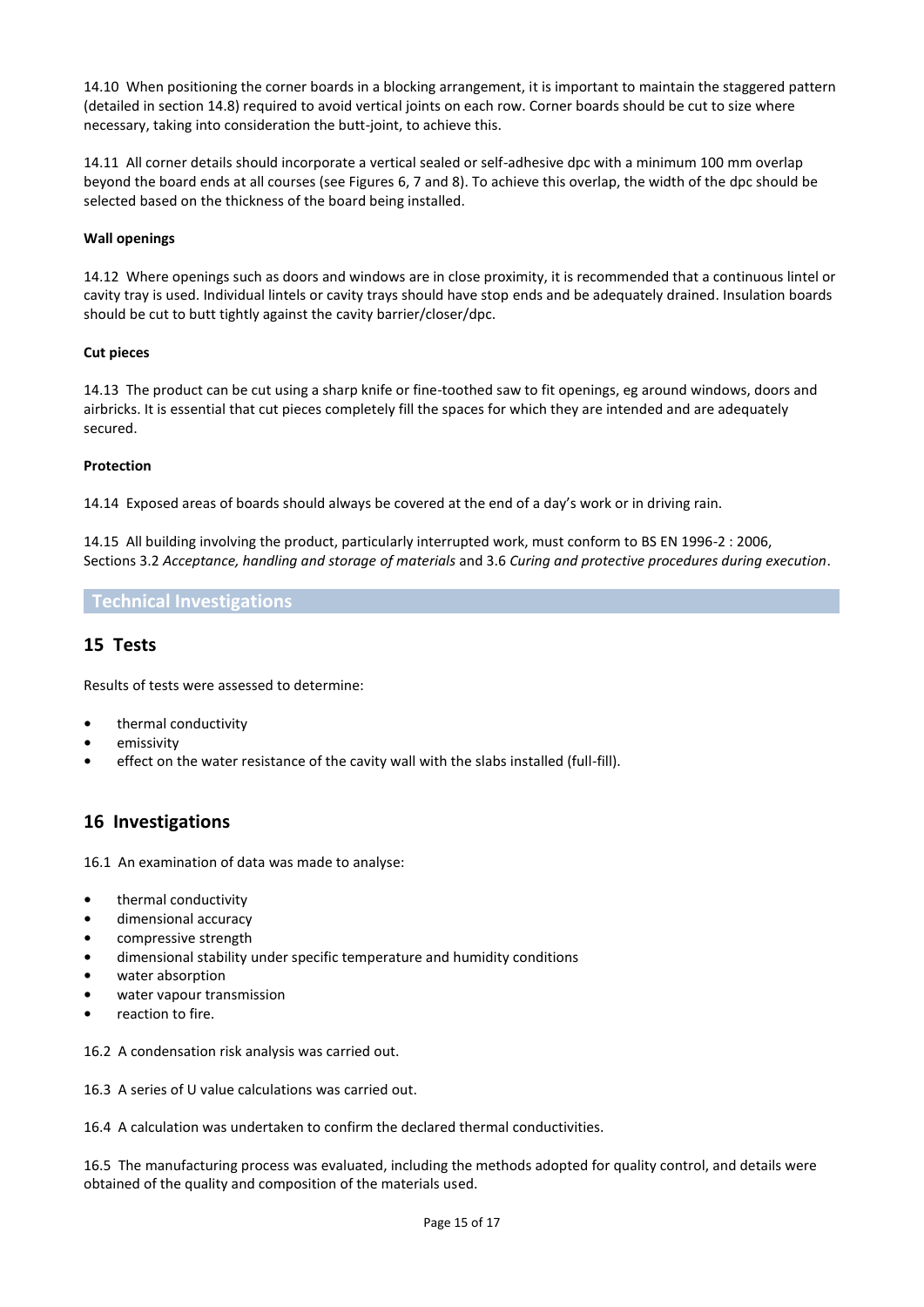#### **Bibliography**

BS 5250 : 2011 + A1 : 2016 *Code of practice for control of condensation in buildings* 

BS 8000-3 : 2001 *Workmanship on building sites — Code of practice for masonry*

BS EN 845-1 : 2013 + A1 : 2016 *Specification for ancillary components for masonry — Wall ties, tension straps, hangers and brackets*

BS EN 1996-1-1 : 2005 + A1 : 2012 *Eurocode 6 — Design of masonry structures — General rules for reinforced and unreinforced masonry structures*

NA to BS EN 1996-1-1 : 2005 + A1 : 2012 UK National Annex to *Eurocode 6 — Design of masonry structures — General rules*

BS EN 1996-1-2 : 2005 *Eurocode 6 — Design of masonry structures — General rules for reinforced and unreinforced masonry structures*

NA to BS EN 1996-1-2 : 2005 UK National Annex to *Eurocode 6 — Design of masonry structures — General rules* 

BS EN 1996-2 : 2006 *Eurocode 6 — Design of masonry structures — Design considerations, selection of materials and execution of masonry*

NA to BS EN 1996-2 : 2006 UK National Annex to *Eurocode 6 — Design of masonry structures —Design considerations, selection of materials and execution of masonry*

BS EN 1996-3 : 2006 *Eurocode 6 — Design of masonry structures — Simplified calculation methods for unreinforced masonry structures*

NA to BS EN 1996-3 : 2006 UK National Annex to *Eurocode 6 — Design of masonry structures — Simplified calculation methods for unreinforced masonry structures*

BS EN 13165 : 2012 + A2 : 2016 *Thermal insulation products for buildings — Factory made rigid polyurethane foam (PU) products — Specification*

BS EN 13501-1 : 2007 + A1 : 2009 *Fire classification of construction products and building elements — Classification using test data from reaction to fire tests*

BS EN 15976 : 2011 *Flexible sheets for waterproofing — Determination of emissivity*

BS EN ISO 6946 : 2017 *Building components and building elements —Thermal resistance and thermal transmittance — Calculation method*

BS EN ISO 9001 : 2015 *Quality management systems — Requirements*

BS EN ISO 14001 : 2015 *Environmental management systems — Requirements with guidance for use* 

BRE Report BR 262 : 2002 *Thermal insulation : avoiding risk*

BRE Report BR 443 : 2006 *Conventions for U-value calculations*

PD 6697 : 2019 *Recommendations for the design of masonry structures to BS EN 1996-1-1 and BS EN 1996-2*